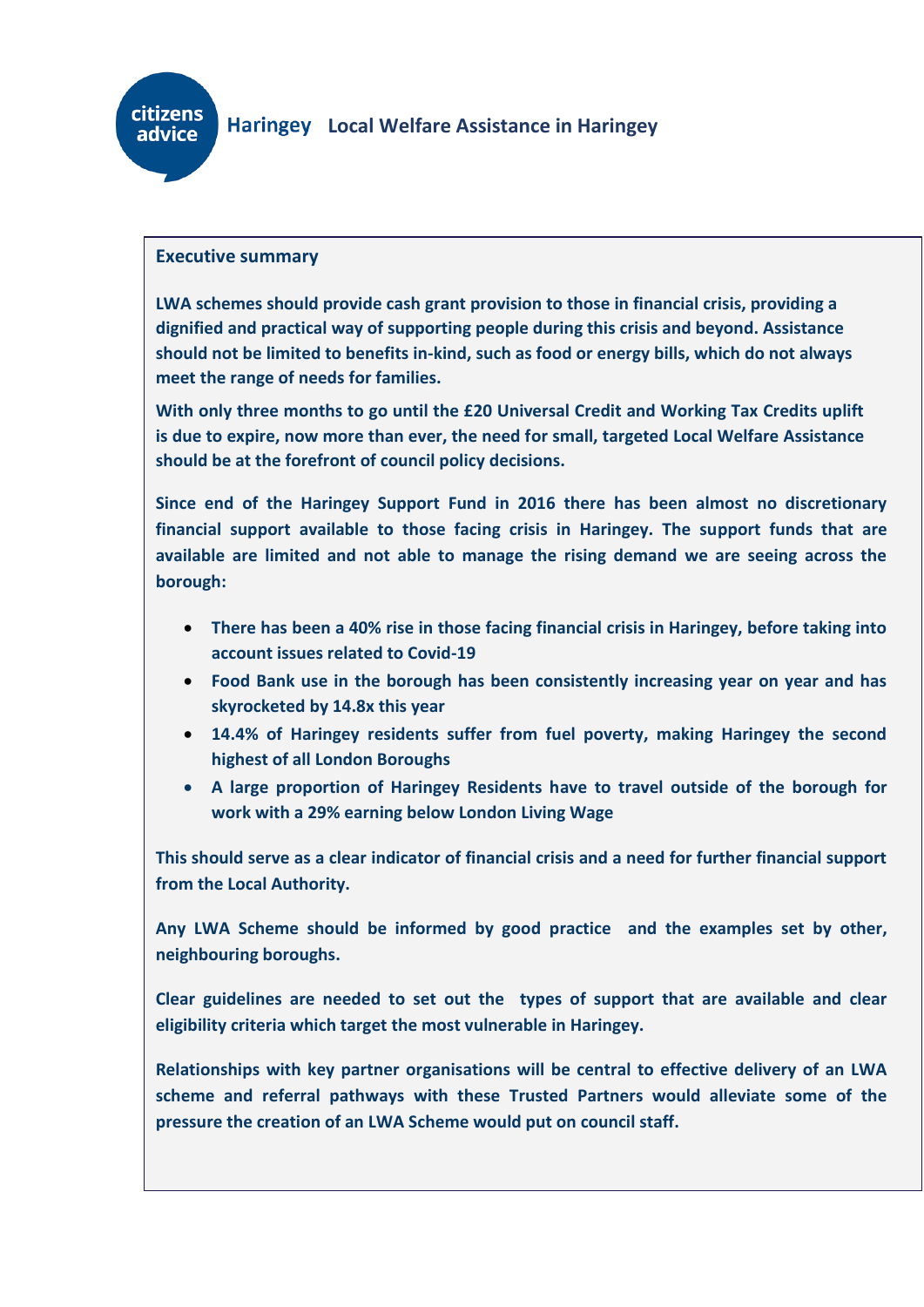### **Local Welfare Assistance (LWA)**

In 2012 the Welfare Act abolished the Social Fund that provided emergency grants and loans. It was replaced by Local Welfare Assistance (LWA). LWA is a discretionary support scheme run by local authorities which provides crisis payments and community care awards to those in need of urgent financial support. Each local council has been given the power to set its own criteria on who is eligible for crisis support with the aim of each local authority serving specific local needs.

### Haringey Support Fund

The Haringey Support Fund was introduced in 2013 as Haringey's LWA scheme. Despite Haringey being in the top five boroughs of highest risk according to economic and housing indicators (NPI), the Haringey Support Fund was closed in 2016. The Haringey Support Fund was designed to increase financial independence by providing crisis payments and community care awards that could only be awarded once a year. The grants were awarded to prevent serious damage or risk of health to a person or their family, from events such as fleeing domestic violence, bereavement or sudden illness, and risk of family breakdown.

The average rate of awards to applications was 37%, with 50% of priority awards supporting those suffering from immediate hardship. Overall, 45% of awards amounted to less than £100 and were made in the form of pre-payment cards or goods rather than cash payment.

The eligibility criteria for the Haringey Support Fund was strict, with applicants having to be recipients of certain means-tested benefits.

### **Haringey in Numbers**

#### CAH Outlook

- Since Covid-19 related restrictions have been put in place, we have seen a **40% increase** in the numbers of clients seeking financial support through **Charitable Grants**
- The number of clients seeking advice relating to **food banks** has skyrocketed, over **14.8x higher** than last year
- This year, CAH has seen a **100% increase in clients** accessing advice on issues related to No Recourse to Public Funds from the same period last year

### Haringey Outlook

- 14.4% of Haringey households live in **fuel poverty**, the second-highest percentage in London and above the London average.
- Haringey's population decreases by about 16% during the workday, indicating that residents leave the borough for work and are **likely to spend more money on travel**. The ratio of daytime to resident population in Haringey (0.84) was the lowest in North Central London
- Haringey has the **second largest proportion (29%)** of inner London boroughs that are **earning below the London Living wage**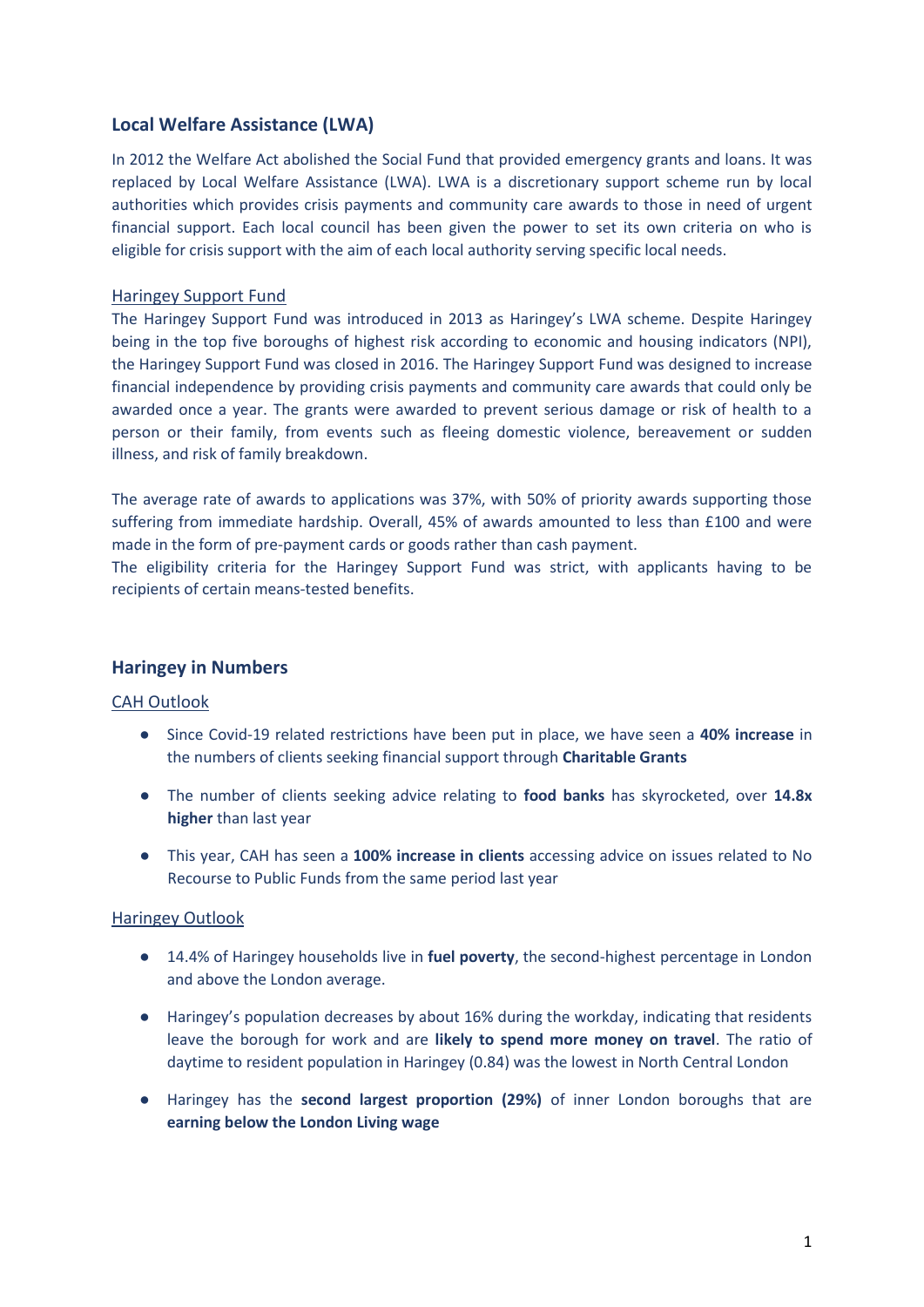● According to StepChange data, in 2017 before the COVID-19 pandemic, Haringey had the highest proportion of clients in **arrears, with essential bills at 58.4%** compared with the London average of 50.7%

### **Indicators of Crisis**

As the LWA is premised on providing short-term support in an emergency, we would consider the following circumstances as being markers of crisis or conditions which may lead to crisis. Financial support would be recommended to those facing the following circumstances, for example:

- Unmanageable debt
- Utility debt missed payments for home essentials like gas, energy and water
- Energy poverty households who have to spend more than 10% of their income on fuel to maintain an adequate level of warmth are considered **fuel-poor** houses
- Foodbank usage resorting to/relying on food banks to provide essential food
- Seasonal Poverty (Out of term time poverty, recommend increasing access to provision at different times of the year (e.g. Summer holidays, winter for energy utilities)

## **LWA Good Practice**

When delivered effectively, LWA schemes can be vital in helping residents manage their finances. This reduces the likelihood of people becoming homeless and relying on food banks. LWA offers short-term payments and financial relief to people in crises. However, when LWA schemes are properly integrated with other services, such as debt advice services, the underlying causes of financial pressure and hardship can be properly addressed, which can provide longer-term financial stability.

The Local Government Association (LGA) highlights the importance of a properly recognised and resourced local safety net provided by LWA schemes. Such schemes are particularly critical to help households manage financial difficulty resulting from the negative economic impact of the COVID-19 pandemic. However, it is also important to consider the availability of local safety nets in times of need, both during and beyond the COVID-19 crisis.

Since 2013, local authorities were responsible for administering Crisis Loans and Community Care Payment elements of the Social Fund. Although new local welfare assistance was designed to meet local needs and priorities, there was, and still is, no statutory duty requiring local authorities to deliver this service. Due to lack of funding, Haringey council has not administered an LWA scheme since 2016. However, demand for a hardship fund is increasing. The National Audit Office (NAO) recognises that by addressing short-term problems, such as a lack of money to pay for heating or essential household items, local welfare provision can help avoid greater public spending when problems escalate. For example, if people become ill or homeless.

Data from StepChange shows that problem debt in Haringey costs the council £61million per year. When properly implemented, LWA schemes can potentially save Haringey council from greater spending in the long term. Reports by LGA and NAO provide areas of good practice. We would like to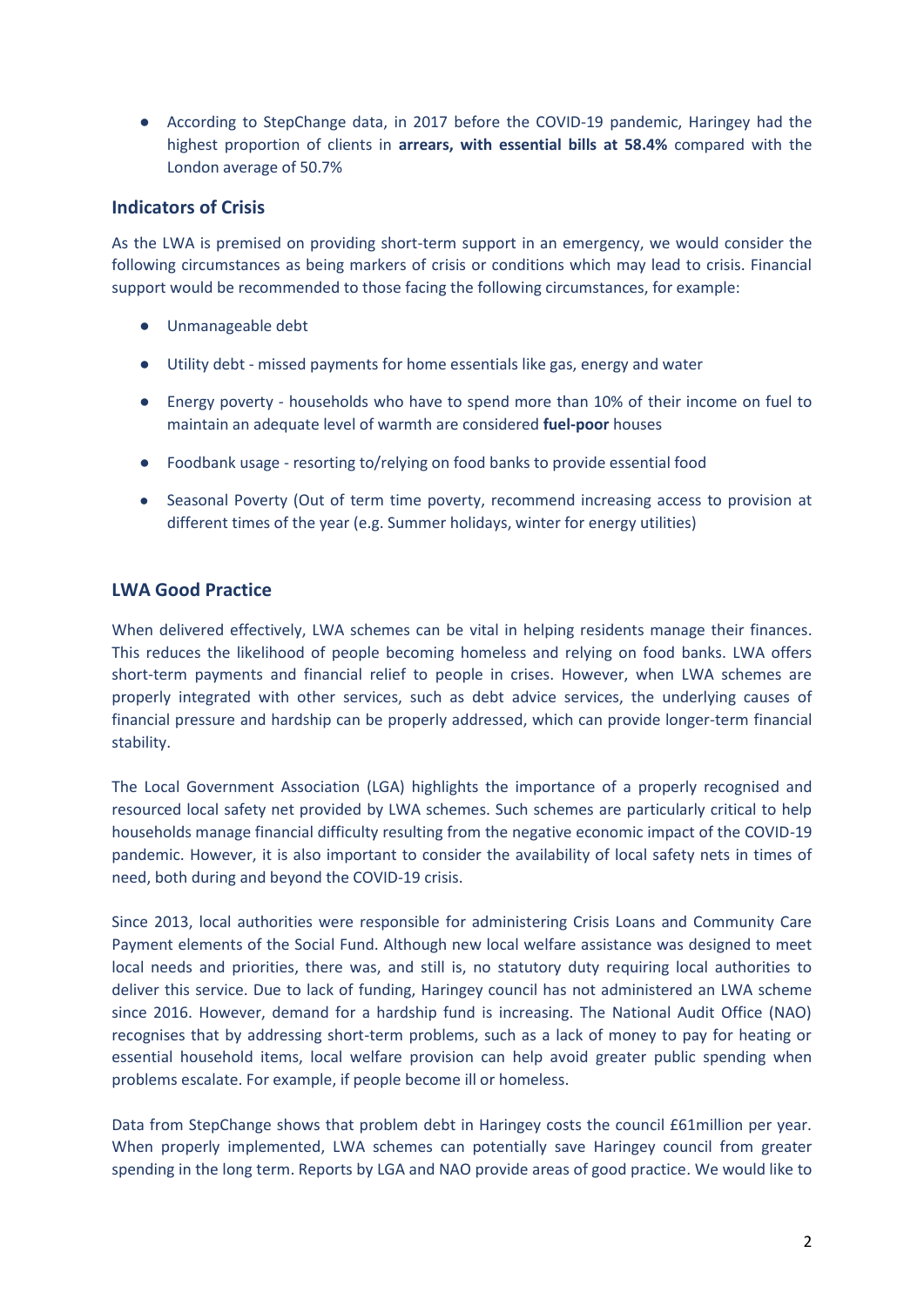see these replicated, to provide more comprehensive anchoring to hold people in financial crisis steady. Such good practice recommendations also enable councils to make the best use of available resources.

#### Support Types

Good practice guides state the importance of broad hardships schemes to allow for the provision of a range of items, including emergency food, fuel and other essential non-food items. Support should be tailored to the needs of the community and applicants should be able to identify their own required areas of support. Direct cash payments should be considered to allow for flexibility and immediate relief. For example, cash payments form the core of provision through the Royal Borough of Greenwich's Emergency Support Scheme, where people are sent via barcode to smartphones to be redeemed at post offices across the borough. The LGA highlights that risk of misuse should be balanced with the need to ensure the support meets the needs of vulnerable households. Allowing applicants more flexibility in the types of support they receive will mean that fewer households will rely on other forms of support such as consumer credit providers. The Trussell Trust also recommends that assistance should not be limited to benefits-in-kind, which do not always meet the range of needs of families.

#### Application Process

The application process should be as straightforward as possible, allowing people to access support via different methods, such as online applications, paper forms, and over the phone. Practical support should be offered to those who are digitally excluded, for example, over-the-phone support by staff to help complete applications. Councils frequently use trusted partner networks to apply for support on behalf of individuals they were supporting. Other options include having dedicated service partners, like Citizens Advice, MIND and Connected Communities who would be able to act as registered referral agencies.

#### Eligibility Criteria and Evidence Requirements

As LWA is a discretionary payment, eligibility and evidence requirements vary depending on the local authority. According to NAO, councils expect to provide support as a last resort after all other funds, savings or types of financial assistance have been exhausted. The majority of councils (70 per cent) only considered applications from people receiving means-tested benefits. However, councils are increasingly allowing more flexibility. Specifically, more councils are allowing people to apply for support in cases they might otherwise have rejected as ineligible, such as those with no recourse to public funds (NRPF). Between April and June 2020, Trussell Trust has seen almost a threefold increase in referrals to food banks in their network due to issues surrounding NRPF, in the same period last year. Allowing those who are subject to NRPF to apply for LWA is highly recommended as many have been adversely affected by the COVID-19 pandemic and have no other safety net available. The LGA recommends that in light of the pandemic, councils should relax their eligibility criteria due to difficulties in applicants verifying their situations and to avoid delays in receiving support. For example, Barnet council has recently made temporary changes to the qualifying criteria for their Crisis Fund grants, to support those most affected. Until March 2021, residents of Barnet can apply for a Crisis Fund Payment if they meet the three following eligibility requirements: they are a Barnet resident, over the age of 16 and facing financial hardship.

#### Making Awards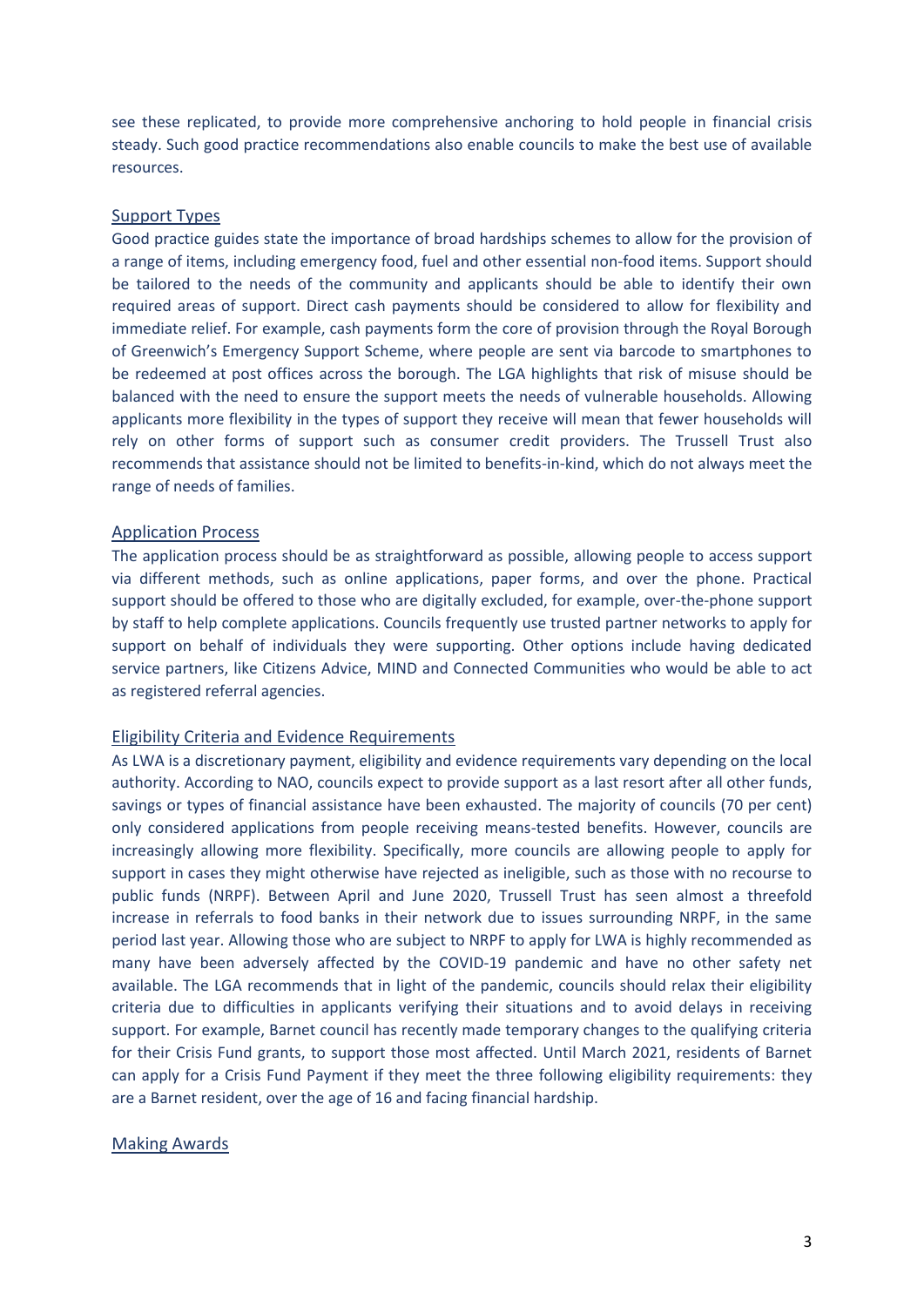As with eligibility criteria, there is no standard for the amount awarded through LWA schemes. Councils tend to research the cost of items locally and develop their own cost schedules. Amounts are also often dependent upon variants such as household composition, and certain payments may vary seasonally, such as fuel awards increasing for winter. Awards are at the council's discretion. However, the NAO highlights that providing support at the lowest possible price, may not deliver value for money in the long term if it results in people having to make repeat applications for support; or leads to other consequential costs for public services.

#### Additional Support

Both the Trussell Trust and LGA emphasise the importance of implementing a holistic approach to support. Providing wraparound services is crucial to maximising the effects of LWA schemes, by ensuring the longevity and sustainability of the support, and addressing deep-rooted issues that residents face. Collaboration across statutory services, voluntary and community service, referral partnerships and advice services, is essential in supporting applicants to manage their financial issues. Ideally, if an individual comes through any of these channels seeking support, their immediate financial issues could be addressed, and they could be offered additional advice, towards a longer-term solution to their issues. The CAH could be well placed to play a key role in the collaboration between council-delivered services and advice services, as well as being a key referral partner.

## **LWA in other Boroughs**

Comparison of LWA schemes in neighbouring boroughs of Hackney, Camden and Islington

#### Hackney Discretionary Crisis Support Scheme (HDCSS):

- Since COVID-19, the council increased the HDCSS budget by an additional £500,000 due to the impacts of the pandemic
- Helps people in need of basic living needs, digital access and support, emergency travel and community assistance such as moving into a new home through providing white goods
- Runs priority applications such as for those with children under the age of 5, households with a local connection, or applications related to increasing the opportunity to move to sustained employment
- Payments are provided either through cash, vouchers or providing the item directly

#### Camden LWA:

- Expenditure on grants £300k
- Crisis grants are 8.5% of the expenditure on the scheme
- Paypoint system is used for applications to immediately obtain cash payments and research has shown low-value cash grants to have the most impact
- The use of pre-paid cards and vouchers have also shown to be effective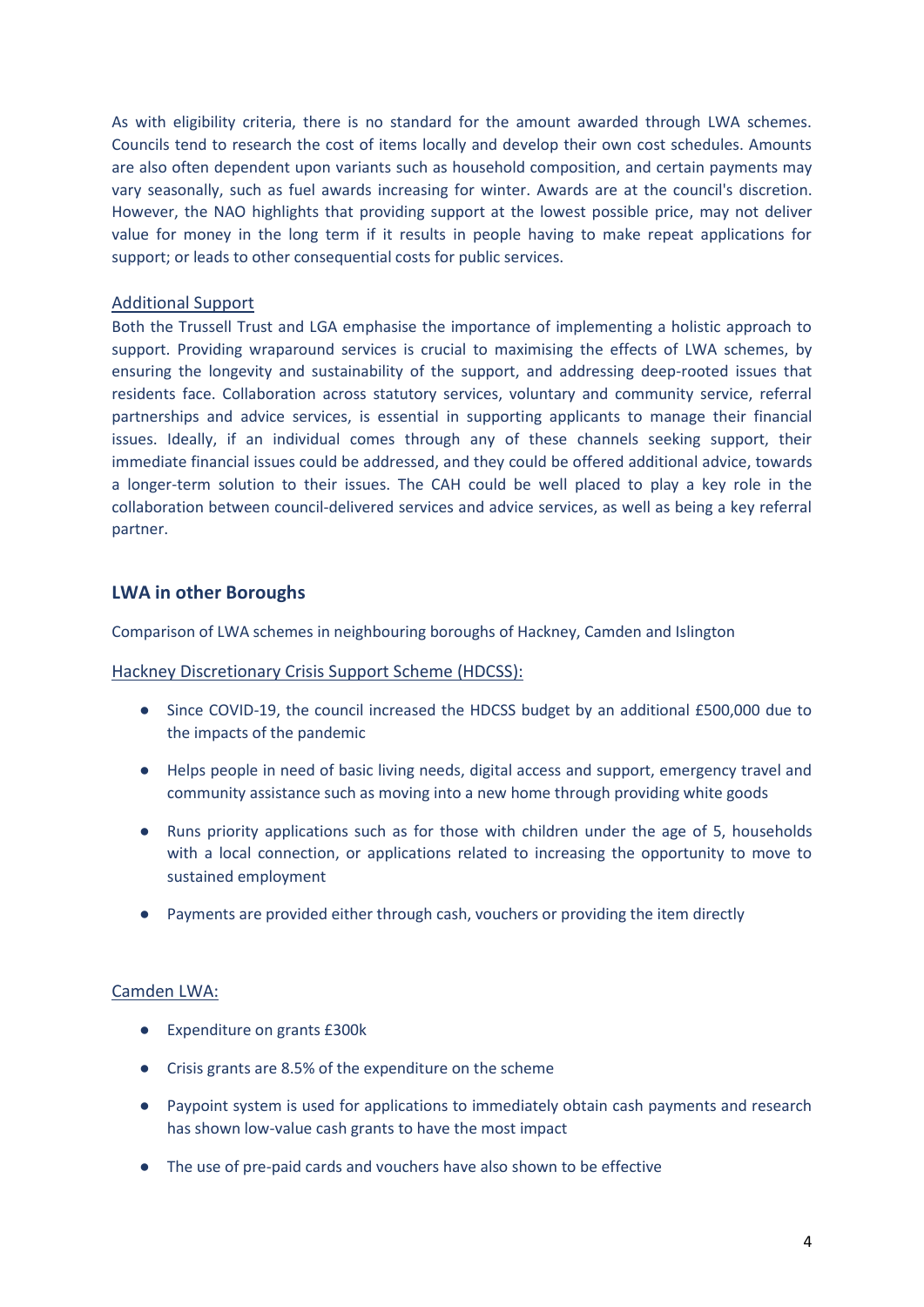● Holds priority applications e.g. those with children under the age of 5, households with a local connection or those fleeing domestic violence

Islington: Resident Support Scheme:

- Brings together a number of funding streams: crisis provision, community care grants, council tax reduction and DHP
- Targets those in severe financial hardship including those affected by COVID-19
- Run by one set of universal eligibility criteria which includes those who are eligible for DWP support, residents of Islington and those of low incomes without means to meet a specific mean
- Offers support for those of underlying vulnerability which includes old age, physical disability and those with poor mental health, for example.

## **LWA Scheme in Haringey**

We recommend the LWA scheme be split into two strands: the crisis payment and the community care payment. This is to ensure that the support is targeted and tailored to those in need as effectively as possible.

#### Crisis payment

The crisis payment is recommended to be awarded to cover short-term needs which would otherwise pose a risk to the health and safety of the person or a family. The payment can also help in event of an emergency or disaster situations such as a flood or a fire, for example, by replacing essential household equipment. In the case of the ongoing Covid-19 pandemic, it is suggested that assistance

can also be offered to those affected.

Specifically, the scheme could provide:

- Help with basic living needs food, essential household items, utilities
- Help with digital access and support e.g. mobile phone top-ups, maintaining phone and internet access, replacing computer equipment
- Help with (emergency) travel
- $\bullet$  Help with community assistance for example, help to remain in your home/move into a new home e.g. bedding, floor coverings, rent in advance

#### Community care payment

In addition to the crisis payment, other councils across London like Islington and Brent, some of Haringey's neighbouring boroughs, have offered a community care payment. This grant is aimed at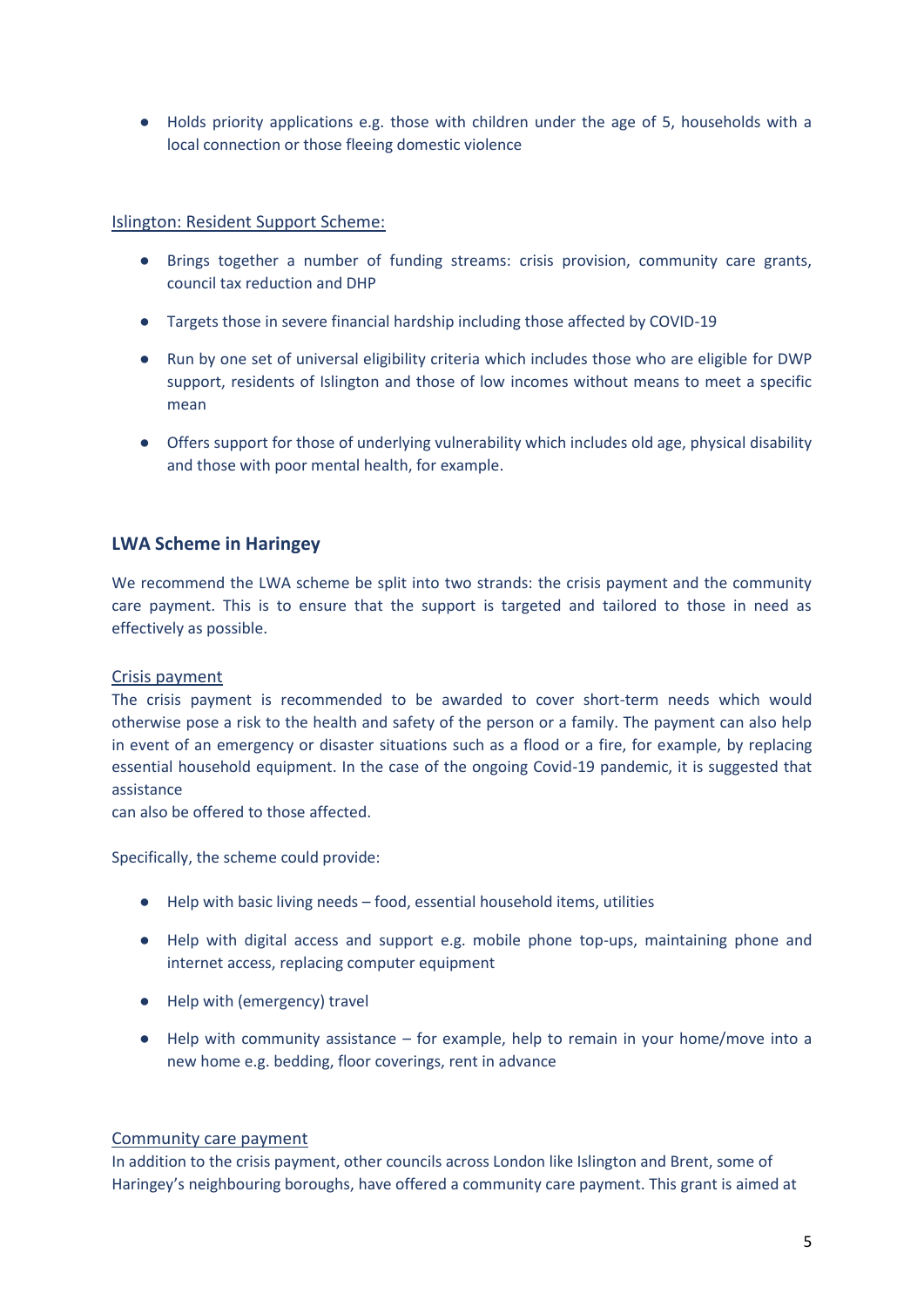helping people live as independent a life as possible in the community or to support young people in the transition to adult life. For example, it can cover the costs of white goods or minor repairs and improvements.

As one of the main referral agencies for Charitable Grants in the borough, we have seen a sharp rise in people accessing Charitable Support since Covid-19. There has been a 40% rise in people accessing support related to charitable grant applications. Most of these applications are requests for furniture and white goods. We recommend that any community care grants include support for those moving into unfurnished accommodation - particularly households with children.

### Recommended eligibility criteria

Crisis payment should be awarded in the event of great or sudden misfortune where there is a risk to the health and safety of the applicant or an immediate family member or dependent. A crisis for example could lead to the applicant having insufficient funds to meet daily living expenses.

Awards should be considered if the candidate's meet the following circumstances:

- Over 16 years old (including care leavers)
- Be in recipient of a means tested benefit, or have an underlying entitlement to that benefit, including Personal Independent Payment and disability payments

Priority for applications with/for:

- Households with a local connection for example having resided in the borough for at least 6 of the last 12 months / 3 of the last 6 years, employed in Haringey, or have close family in the borough
- Households fleeing domestic violence
- Households facing hardship due to Covid-19
- People with No Recourse to Public Funds
- People in receipt of a qualifying benefit.

Lesser priority for:

- Applications from households who have made a similar application to the scheme within the last 3 months
- Applications from households where the applicant has not taken reasonable steps to remedy their circumstances e.g. not claiming benefits when they are entitled
- Applications from households where the applicant has not cooperated with the council or other public bodies

Awards should not be made for the following circumstances and items or Award exemptions: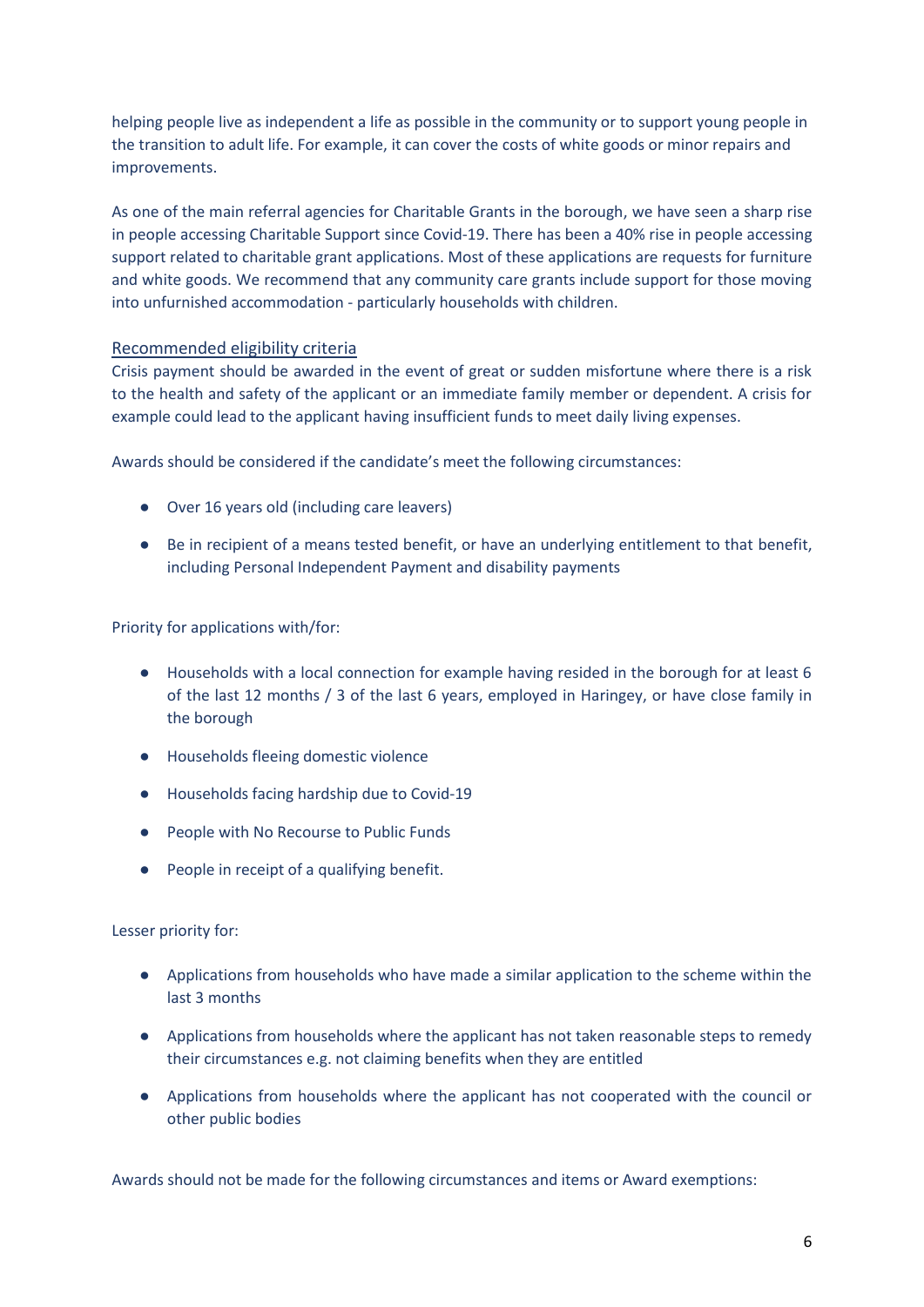- Applications from full-time students will only be accepted in emergency cases e.g. for singleparent students in a period of crisis
- Applications seeking support for an excluded item like repairs/improvements to the home

During the Covid-19 pandemic, we are suggesting relaxing the qualifying criteria of the LWA scheme to support those who are most affected. Accessing hardship support is particularly crucial in response to the deteriorating financial conditions due to Covid-19. Many LWA schemes are usually very restrictive in their criteria, with the intentions of providing targeted support to low-income households to keep them afloat in times of financial crisis. However, in light of recent times, it would be recommended to relax the qualifying conditions to ensure that those who are most vulnerable (to Covid-19) and are at risk of crisis, can access the LWA scheme with greater ease.

Whilst local authorities do have other mechanisms such as Discretionary Housing Payments and Local Council Tax Support Schemes to support low-income households, we suggest that the priority during this period should be to ensure that crisis grants are available to those in need of emergency support, through the LWA schemes.

#### Further Areas of Support

Haringey should consider further assistance to people who have previously accessed budgeting loans through Universal Credit. The budgeting loan is available to those receiving specific benefits and is interest-free. The repayments are usually taken automatically from the benefit payments. However, recipients cannot apply for another budgeting loan until they have repaid the first one. People needing more financial support will be receiving less monthly Universal Credit payments, with more costs to cover, meaning they will be at risk of accumulating further debt.

Further, we suggest that the LWA scheme in Haringey can help support people through the 5-week wait. The majority of new benefit claimants are on Universal Credit and will be waiting 5 weeks before they receive their first payment. Though advance loans are available, these must be paid back out of future benefit payments. The LWA scheme should be able to provide emergency support and prevent people from falling into poverty and further unmanageable debt.

Also, we are recommending that this scheme extends its support to residents moving into Haringey Council properties which are often unfurnished. The LWA scheme will enable residents to buy essential appliances and furniture such as a sofa or a fridge, for example.

It is also suggested that there is referral-only access into the scheme - for example, through the council's Statutory Services, through 'Trusted Partners' and identified referral agencies, including other council services such as Haringey Crisis Navigation Service. It will also allow for CA Haringey to make recommendations into the scheme. Above all, this will ensure that the scheme is targeted to those most at risk.

#### Support Types

People being pulled under by financial crises often need immediate cash support to meet their basic needs. Currently, however, support is often provided in-kind through vouchers or referrals to charitable organizations (like food banks). We recommend that the LWA scheme should administer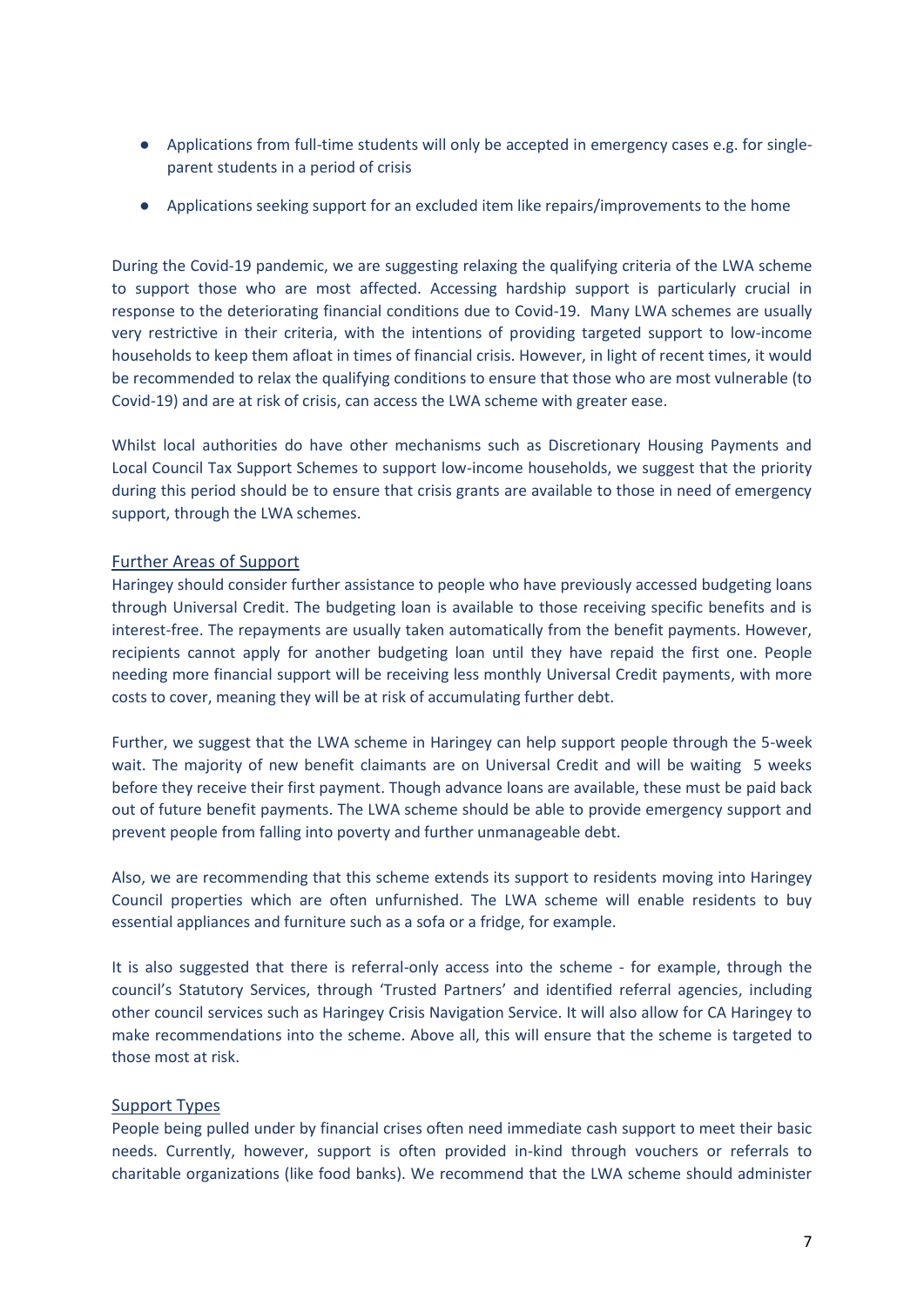support through cash support, rather than in-kind support. This is because cash grants give people in crisis the flexibility and dignity to make their own choices about how to meet their basic needs, whether this is for food, utilities, items for children, transport or other essential costs. This is also in line with good practise recommendations by the LGA and NAO. Furthermore, during Covid-19, waiting extended periods for financial support is not viable for those struggling to stay afloat during these unprecedented times and protracted periods of lockdown makes accessing certain shops much more more difficult than than usual.

# **Conclusion**

**With the Central Government announcing further funds to Local Councils, now is the time for Haringey to be proactive in their approach to Local Welfare Assistance. Covid-19 related restrictions have shown the stark reality of poverty in Haringey, as well as limited access to crisis support and emergency financial aid.** 

**As Coronavirus legislation is drawn back, we will only see more instances of crisis across Haringey. Haringey council is well placed to offer support to these people. A coordinated effort of welfare support including the creation of an LWA scheme, relaxation of DHP eligibility criteria and easy access to these schemes, by working with trusted partners and external organisations.** 

**Haringey Council has been on the front foot through much of this crisis, providing necessary support when it has been required. We feel the creation of a Local Welfare Assistance Scheme would be good preparation for what is sure to be a difficult year for the residents of Haringey.** 

## **Recommendations**

- **Provision of funds for a Local Welfare Allowance scheme to support households during this crisis, and beyond**
- **A clear eligibility criterion that targets the most vulnerable in Haringey**
- **Clear guidelines that encompass the wide range of financial crises that residents face**
- **For any LWA to follow models of good practice set by external organisations and neighbouring councils**
- **Relationships with 'Trusted Partners' to help with the administration and referrals to any LWA Scheme**

**A Co-ordinated Welfare Support effort which seeks easier access to all forms of**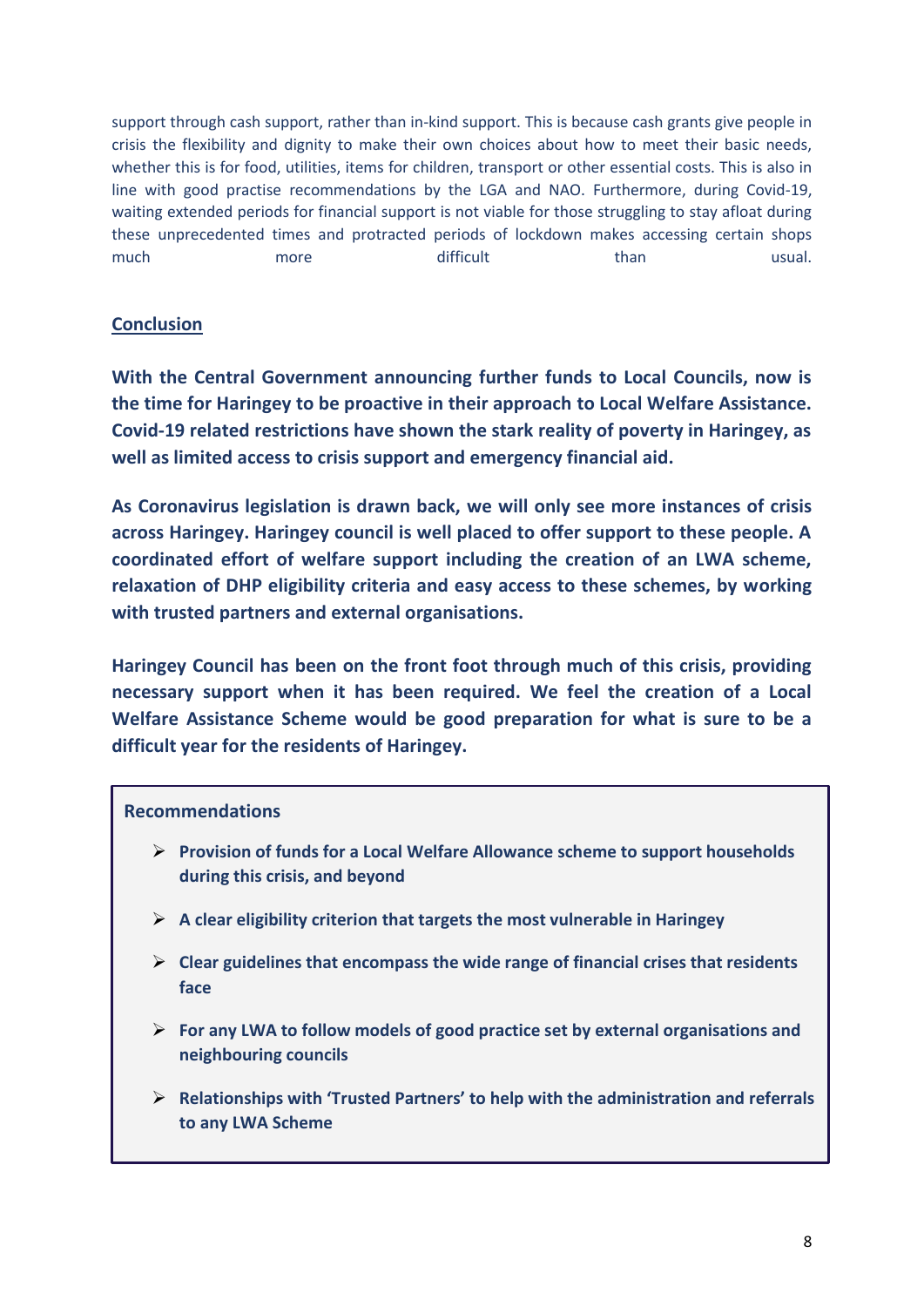**For more information, or to find out how you can help raise awareness of local issues, contact Ned Dukes, Haringey Research and Campaigns Team Lead on [edward.dukes@haringeycabx.org.uk.](mailto:edward.dukes@haringeycabx.org.uk)**